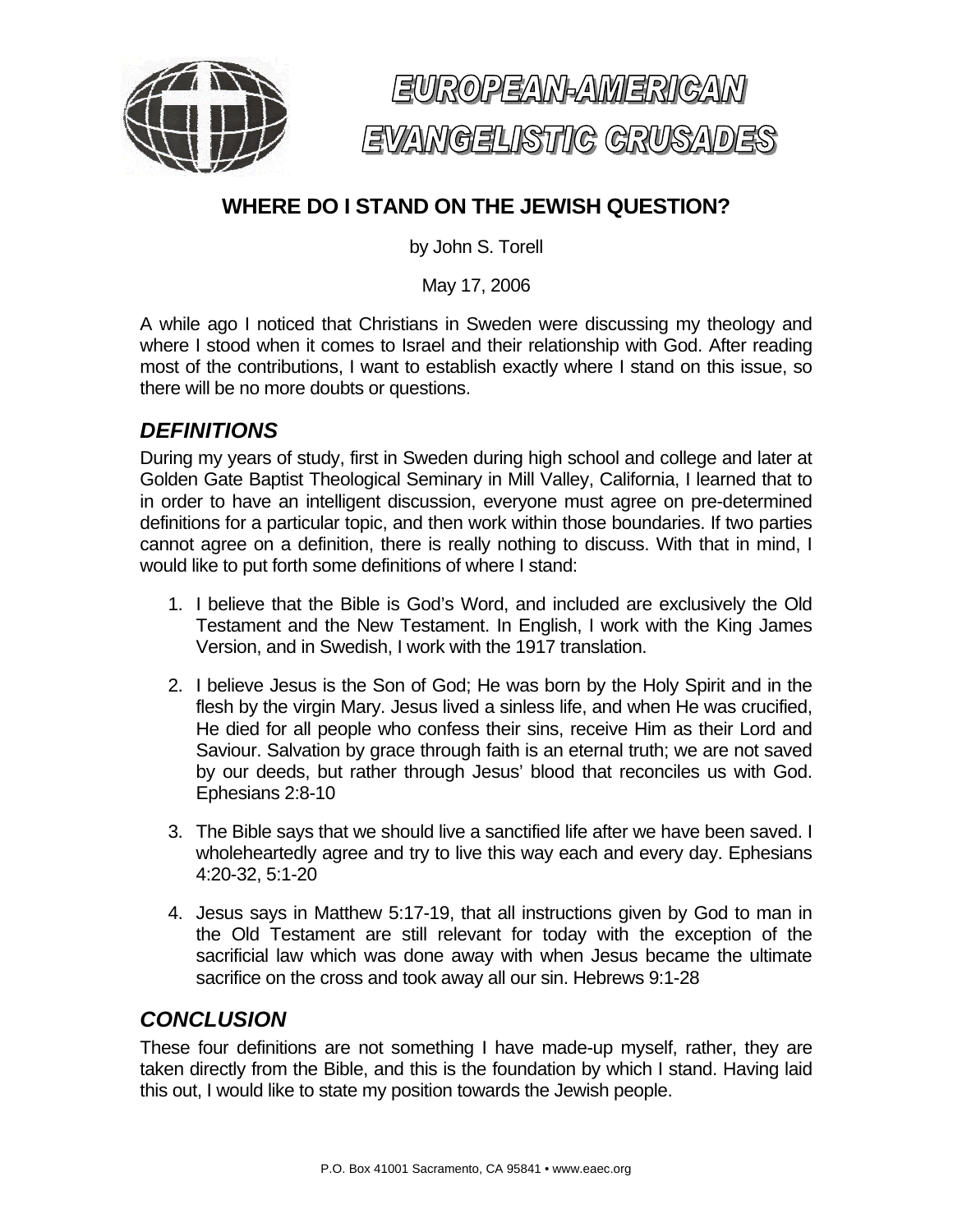- A) First of all, Jews are not a race. They are the descendants of Abraham; his lineage eventually became so numerous that a nation came out of it. Abraham was not a Jew but a Chaldean since he was born in the city of Ur, which was situated in Southern Babylonia (Iraq), and at that time the area known as Chaldea. This information is found in Genesis 11:26-32.
- B) Abraham was called out of Babylon and told to settle in the land of Canaan. God promised that this land would be for Abraham's seed. Through Abraham all nations in the world would be blessed, since the Saviour would come through his bloodline (Genesis 12:1-7). This promise was repeated in Genesis 22:15-19.
- C) 641 years later after Abraham, when God called Moses, this family had grown to around 3,000,000 people. They were now called Hebrews or the Children of Israel. God made it very clear, if they wanted to live in the Promised Land, it would be on the following condition: They could not live in sin and worship idols. If they did this, God would cast them out of the land and punish them with much pain, disease, persecution. Moses wrote these detailed instructions down as found in Deuteronomy 28:1-68.
- D) The Book of Judges is the story about Israel's continual betrayal of God and how God time after time punished them for their sins and idol worship. God used different nations around Israel to make war against them, torment them, and enslave them. When the Children of Israel asked for forgiveness and repented, God sent in men and women to throw off the yoke. However, as soon as the God-fearing generation died, the next generation started sinning, and the same procedure would start all over again.
- E) The kingdom of Israel was split because of Solomon's sin and idol worship (Judges 11:1-13). The northern kingdom, Israel, which consisted of the ten northern tribes, had their capital as Samaria. When these ten tribes had fallen thoroughly into sin and idol worship, along came God's judgment and punishment. They were conquered by Assyria around 721 B.C. and led away into captivity.

Judah was the name of the southern kingdom and had as its capital Jerusalem. The two tribes of Judah and Benjamin were allowed to continue as a nation to around 600 B.C. Then the cup of God's wrath was full for Jerusalem and the people in Judah, as the Babylonian king came in and took the city and captured a great part of the population and took them to Babylon. This struggle is described by the prophet Jeremiah, who struggled heavily for the people to repent.

F) From that time, Israel was never an independent nation, but has constantly struggled under the yoke of other nations. There have been revolts, such as during the Maccabees around 67 A.D., and both times, the Jewish forces, along with the women and children were slaughtered.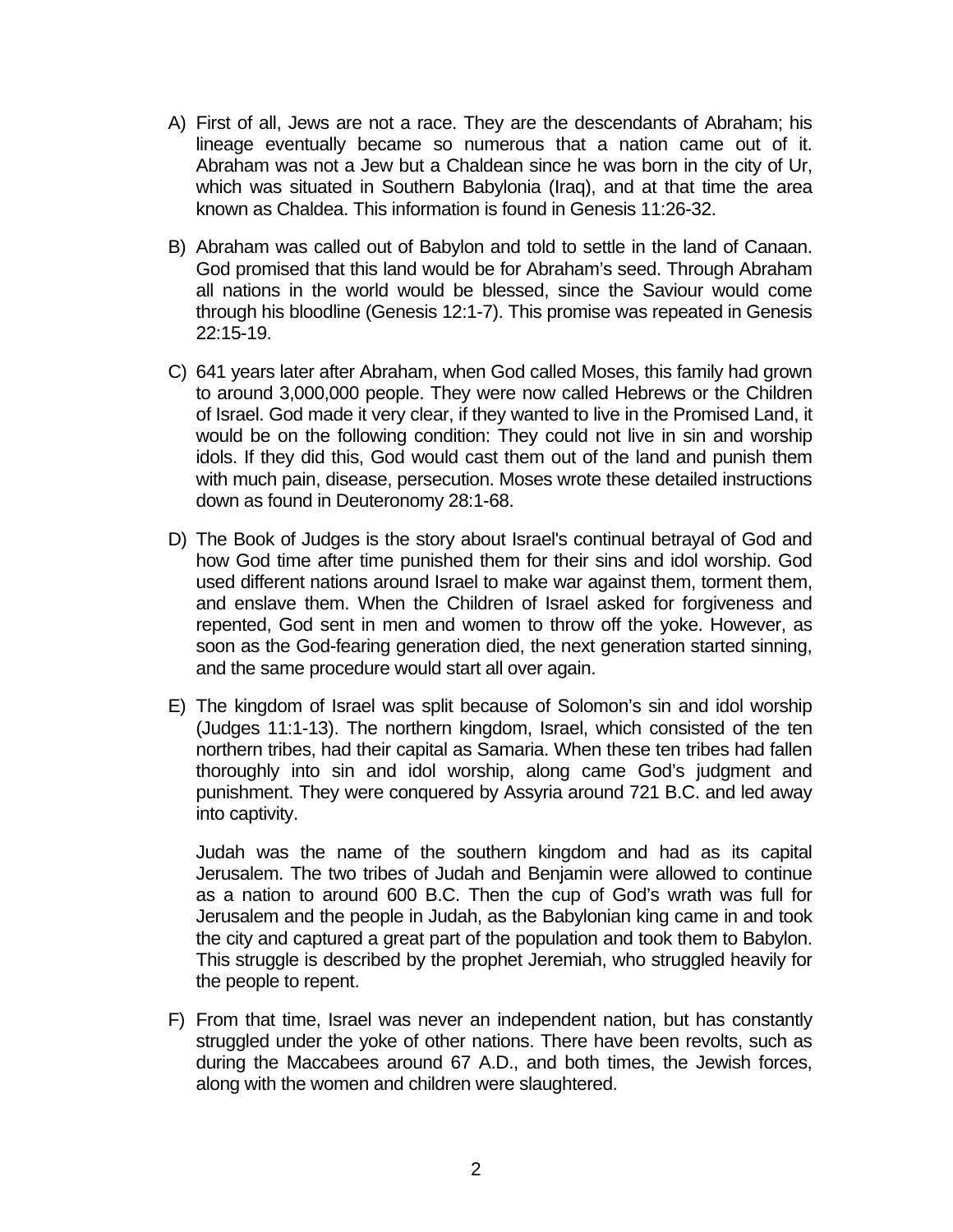G) When the Jewish leaders and mob demanded that Jesus be crucified, they cursed themselves, instead of letting the blood of Jesus come over them as a cleansing, it came as a curse. Matthew 27:1-66

### *WHAT DOES THE WORD OF GOD SAY?*

**If you live in sin, the land will be taken away from Abraham's heirs in the flesh. There is no place in the Bible which says that God will raise up an independent political state. Nor will you find anywhere in Scripture where it says that Jews should ignore God and continue living a unrepentant sinful life. The big problem is that Jewish leaders and many Christians have not realized this, so they fight in the flesh to build up Israel and keep it afloat.** 

Does this make me anti-Semitic for coming to this understanding after reading the Bible? Obviously not! This has nothing to do with my emotions, I just accept what God has told me. Just because I do not support and fight for the state of Israel does not mean that I hate the Jewish people. After reading the Bible, I just cannot support what they are doing, because they work in the flesh, and try to do something that God has not told them to do.

When I lived in Sweden, I wasn't a member of the Social Democratic Party, but does that mean that I hate these people just because I don't share the same political viewpoint? Absolutely not! I don't think that Mormon's and Jehovah's Witnesses are Christians, but do I walk around and hate them? Of course not!

# *WHAT AM I DOING TO HELP JEWS NOT BE PERSECUTED?*

When I expose the evil deeds of Jewish leaders, I deal with them in the same way I also deal with false religions. Let me give you an example: In the country of Sweden, there is now a law that forbids anyone from saying homosexuality is a sin or that God will punish gay people. The people who wrote the law have made it a crime to speak evil of homosexuality, saying that it only stirs up hate. If that is indeed the case, then God Almighty is a criminal! The Bible obviously does not agree with these so-called Swedish laws. God hates sin and wants to save the homosexual, but God cannot and will not save the queer and ignore his sin. It is the same way with the Jew; God loves him and wants to save him, but if the Jew does not want to receive Jesus and repent, then God can not save him. It is only fair that blame be put on the guilty party. The Jewish leaders live their lives in such a way that just like a lightning rod attracts lightning; they have been attracting God's judgment for the last five thousand years. I cannot stand up and say to God, *"You have to lay off punishing Jews, you've become an anti-Semite!"*

I have not been called to persecute the Jewish people, and no one that is saved and walking with Jesus will ever do that. Our job is to pray for them, show them love, witness Jesus to them, and do everything for the Jew people to be saved; however, at the same time, just like Jesus, we are also to expose their evil deeds (Matthew 23:1-39). Even the apostles, who they themselves were Jewish, confronted the Jewish leaders.